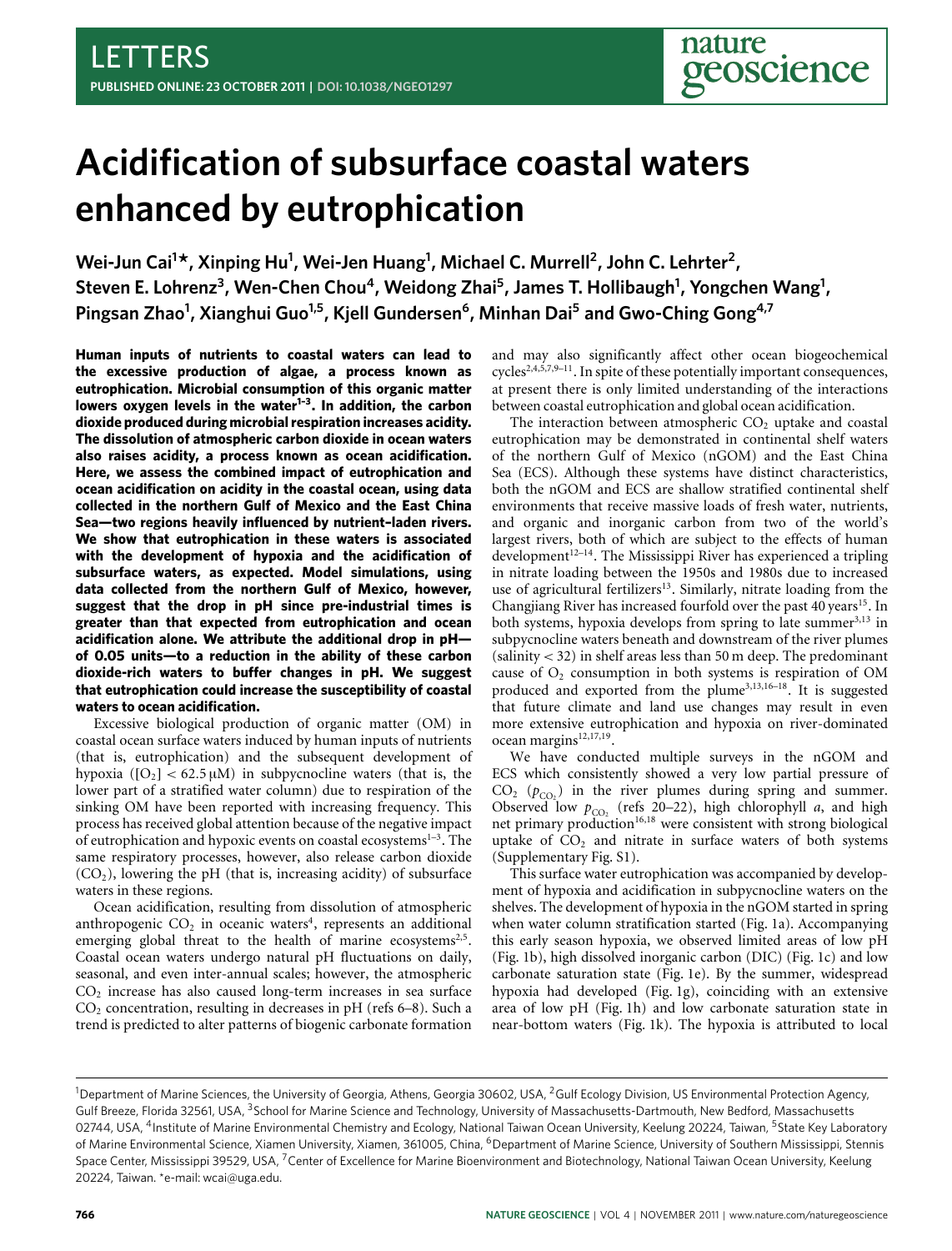# **NATURE GEOSCIENCE** DOI: 10.1038/NGE01297



<span id="page-1-0"></span>**Figure 1** | Spatial distributions of near-bottom water properties in May 2007 and August 2007 from the nGOM. a-I, Dissolved O<sub>2</sub> (a,g), pH<sub>T</sub> or −log(total hydrogen ion concentration) (**b**,**h**), DIC (**c**,**i**), TA (**d**,**j**), seawater saturation state with respect to the mineral aragonite, arag, for the present day (**e**,**k**), and predicted values for 2100 with minor hypoxia (**f**), as in May 2007, and with severe hypoxia (**l**), as in August 2007. Here  $Ω_{\text{drag}}$  = [Ca<sup>2+</sup>][CO $_3^{2-}$ ]/K<sub>sp</sub>, where [Ca<sup>2+</sup>][CO $_3^{2-}$ ] is the ion concentration product of the two species and K<sub>sp</sub> is the CaCO<sub>3</sub> mineral solubility constant.

OM remineralization and limited ventilation, as evidenced by the increase in DIC in the hypoxic water [\(Fig.](#page-1-0) [1i](#page-1-0)). The total alkalinity (TA), a quasi-conservative tracer of water mixing, was similar between spring and summer [\(Fig.](#page-1-0) [1d](#page-1-0),j). Subsurface water DIC increase and  $O<sub>2</sub>$  decrease were also well correlated as is expected during OM mineralization (Supplementary Fig. S2).

In addition, analysis of all data collected in the nGOM revealed a significant positive correlation between subsurface water pH and  $O_2$  concentration [\(Fig.](#page-2-0) [2\)](#page-2-0) ( $r = 0.87$  and  $p < 0.0001$  for the pooled data), further linking the intensified subpycnocline acidification to oxygen consumption via OM oxidation. Data from the ECS impacted by the Changjiang plume show a similar relationship between pH and  $O_2$  concentrations ( $r = 0.72$  and  $p < 0.0001$  for the pooled data), supporting the generality of our observations from the nGOM.

As illustrated in the conceptual model [\(Fig.](#page-2-1) [3\)](#page-2-1), vertical decoupling between the locations of primary production (surface) and respiration (subsurface) is largely responsible for the observed correlation between pH and  $[O_2]$  in shelf waters impacted by a large river plume. Riverine nutrients support elevated phytoplankton carbon fixation in the surface water (which raises pH and lowers  $p_{CO_2}$ ). Subsequent sinking and respiration of this OM below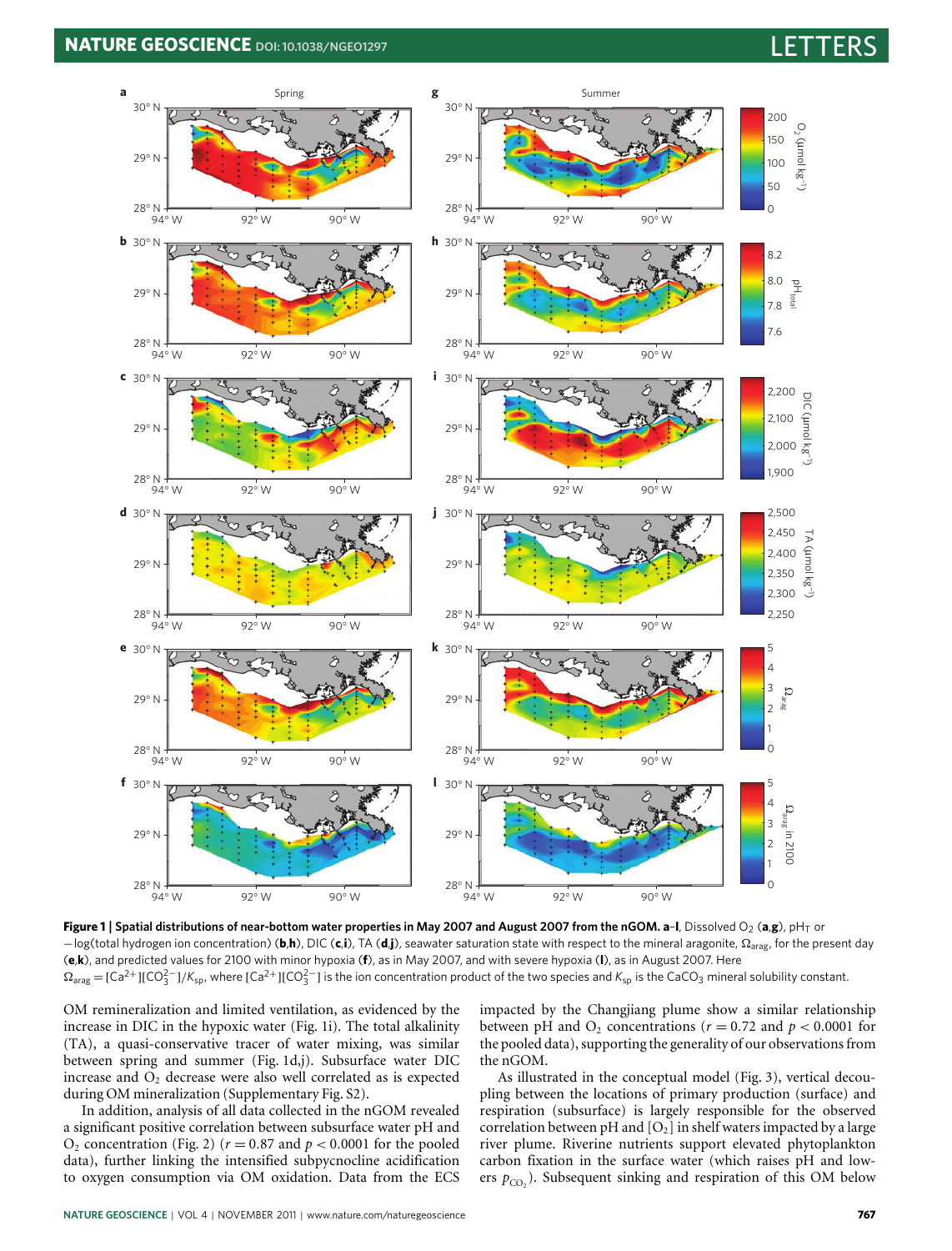

<span id="page-2-0"></span>**Figure 2** | **Relationships between subsurface water pH and O<sup>2</sup> concentration from the nGOM and ECS shelves and model simulations.** All data points with *S* > 32 and depth > 12 m are presented. The 2007 pH from the ECS were calculated from published DIC and TA data<sup>[21](#page-4-4)</sup>. Superimposed on the measured data are three model simulations with the blue (dash), black (solid) and pink (dash) lines representing atmospheric CO<sub>2</sub> levels at 280 (pre-industrial or PI), 385 (present day or P), and 800 ppm (future year 2100 or F), respectively (see Supplementary Methods). pH changes due to increasing atmospheric CO<sub>2</sub> or OM respiration are marked as OA (ocean acidification) and Resp (respiration), respectively.

the pycnocline introduces additional  $CO<sub>2</sub>$  into subsurface waters, thereby reducing the pH and seawater carbonate saturation state. When  $O_2$  is available, the most important respiration process is aerobic or via  $O_2$  consumption, that is,  $(CH_2O)_{106}(NH_3)_{16}H_3PO_4+$  $138O_2 \rightarrow 106CO_2 + 16HNO_3 + H_3PO_4 + 122H_2O$ . Note that on hydration CO<sub>2</sub> becomes carbonic acid and is part of the DIC pool but has no effect on TA while the production of a small amount of the strong acid,  $HNO<sub>3</sub>$ , only plays a minor role in reducing pH and TA. When  $[O_2]$  is sufficiently low, such as at the sediment–water interface, coupled nitrification and denitrification can occur. However, as the proton produced during nitrification is consumed during denitrification, the net result on  $CO<sub>2</sub>$  parameters is similar to aerobic respiration<sup>[23,](#page-4-5)[24](#page-4-6)</sup> [\(Fig.](#page-2-1) [3](#page-2-1) and Supplementary Discussion). A model calculation incorporating aerobic respiration simulates the observed decrease in pH well (black solid line in [Fig.](#page-2-0) [2\)](#page-2-0).

Oceanic uptake of anthropogenic  $CO<sub>2</sub>$  from the atmosphere since the 1800s has caused pH in surface waters to decrease by about  $0.10$  units globally<sup>[4](#page-3-2)</sup>. We assume that the offshore water, which is the source for inner and middle shelf waters, has been in equilibrium with the atmosphere, and thus reflects the increase of the atmospheric  $CO_2$ , as was observed in the North Sea<sup>[6](#page-3-5)</sup> and the South China Sea<sup>[8](#page-3-6)</sup>. When this water, with a higher DIC, is advected onshore and mixed with inshore waters, it lowers pH below that expected from pre-industrial times. Moreover, DIC in this water can be increased further by OM respiration [\(Fig.](#page-2-1) [3\)](#page-2-1). Consequently, a model comparison of present conditions in the  $O<sub>2</sub>$ -depleted subpycnocline waters of the nGOM shelf with a hypothesized state during pre-industrial and pre-eutrophication conditions revealed a pH decrease of as much as 0.45 units [\(Fig.](#page-2-0) [2\)](#page-2-0). Contributing to this pH drop are  $CO<sub>2</sub>$  uptake from the atmosphere by oxygenated offshore source waters (0.11 units) and CO<sub>2</sub> produced *in situ* by OM oxidation (0.29 units). The additional drop of 0.05 pH units is a consequence of the decreased buffering capacity of CO<sub>2</sub>-enriched waters.

The buffering capacity of sea water is reduced as DIC increases (that is, for a given increase in DIC, a larger decrease in pH occurs or the Revelle factor<sup>[25](#page-4-7)</sup> becomes greater at higher DIC, see [Fig.](#page-3-16) [4\)](#page-3-16). Importantly, the pH and carbonate saturation state of sea water are controlled by the ratio of DIC to TA (ref. [25\)](#page-4-7). For a pure carbonate solution, we have  $TA - DIC = [CO_3^{2-}] [CO_2]$ , and that pH =  $-(1/2)log(K_1K_2) - (1/2)log([CO_2]/[CO_3^{2-}])$ ,



<span id="page-2-1"></span>**Figure 3** | **A conceptual model for a large river plume eutrophication and subsurface water hypoxia and acidification.** See the main text for explanation.

where  $K_1$  and  $K_2$  are dissociation constants of the carbonic acid. Therefore, at the point where DIC = TA (that is,  $[CO<sub>3</sub><sup>2</sup>] = [CO<sub>2</sub>])$ , a slight increase in  $[CO_2]$  and the associated decrease in  $[CO_3^{2-}]$ will cause a large decrease in pH. In other words, the marine carbonate system has a weakened buffering capacity near this point<sup>[26,](#page-4-8)[27](#page-4-9)</sup>. The resulting highly nonlinear pH change may have a profound implication on how ocean acidification interacts with biogeochemical processes in coastal eutrophication–hypoxia zones and other similar environments where net respiration of OM contributes additional  $CO<sub>2</sub>$  to the DIC pool.

The above result can be viewed as a greater pH decrease caused by atmospheric anthropogenic  $CO<sub>2</sub>$  input into  $O<sub>2</sub>$ -depleted and  $CO_2$ -enriched water (0.16 pH units, [Fig.](#page-2-0) [2\)](#page-2-0) than into  $O_2$ -rich and  $CO_2$ -poor water (0.11 units). We call this effect 'enhanced ocean acidification', emphasizing the biological amplification of the originally defined 'ocean acidification' concept<sup>[4,](#page-3-2)[28](#page-4-10)</sup>. Consequently, in a future scenario where atmospheric  $p_{CO_2}$  increases to 800 parts per million (ppm) by the end of this century<sup>[29](#page-4-11)</sup>, buffering capacity of waters subjected to eutrophication-induced hypoxia will be reduced further, resulting in an overall pH drop of 0.74 units between oxygenated offshore water today and oxygen-depleted subpycnocline water in the future. In this scenario, uptake of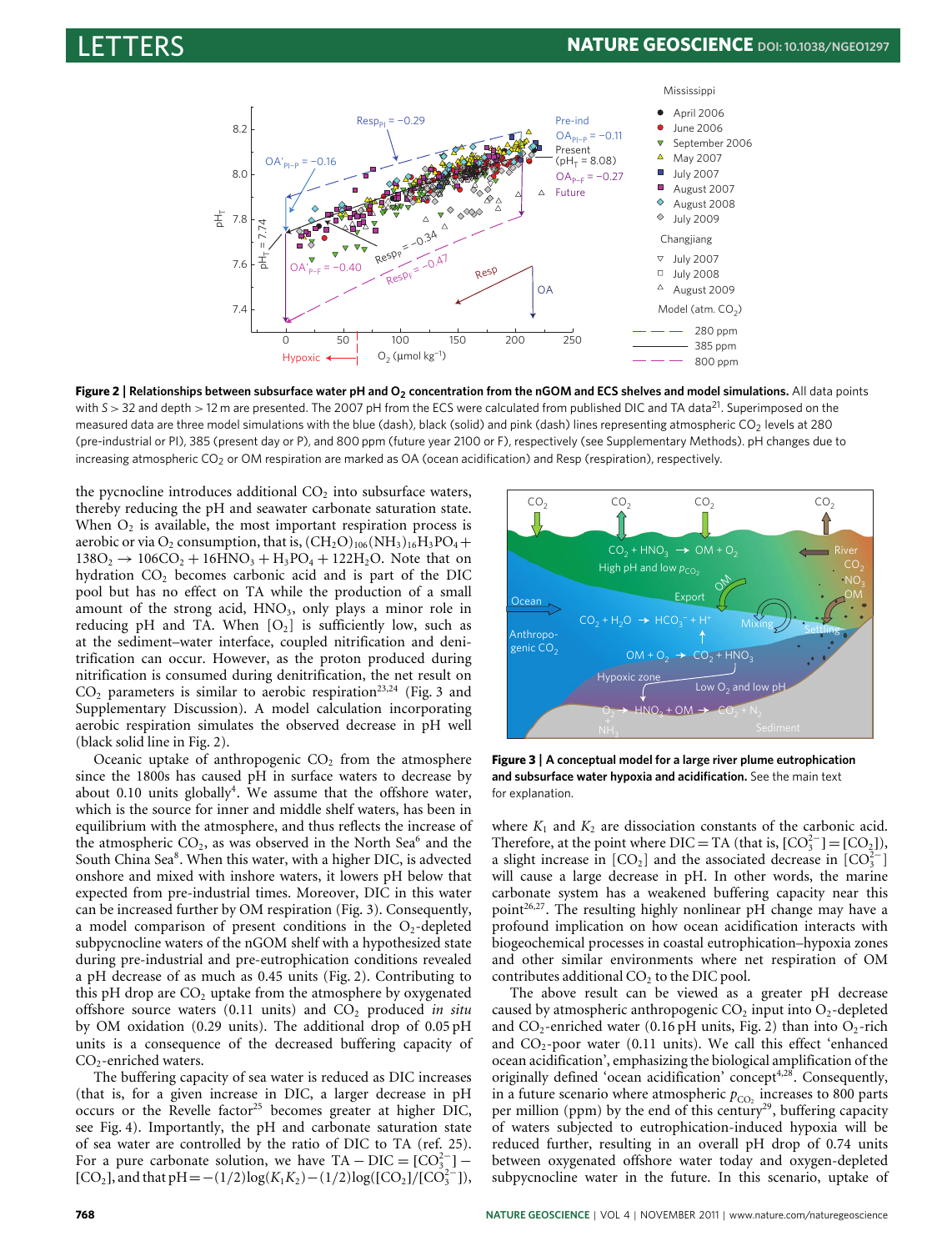### $-0.05$ 18 Atm CO<sub>2</sub> = 280 Atm CO<sub>2</sub> = 385 oxygenated  $\frac{\text{Aun } \text{CO}_2 - \text{On}}{\text{Oxygenated}}$ 16  $-0.10$ 14 ApH/ADIC x 100  $-0.15$ ΔpH/ΔDIC × 100 Atm  $CO<sub>2</sub> = 800$ **Kevelle facto** Revelle factor oxygenated 12  $-0.20$ Atm  $CO<sub>2</sub> = 280$  $O<sub>2</sub>$  depleted  $-0.25$ 10 Atm  $CO<sub>2</sub> = 385$  $-0.30$ 8  $O<sub>2</sub>$  depleted Atm  $CO<sub>2</sub> = 800$  $O<sub>2</sub>$  depleted —ا 0.35–<br>1.900 2,500 1,900 2,000 2,100 2,200 2,300 2,400 2,500 DIC (μmol kg¬1)

<span id="page-3-16"></span>

anthropogenic  $CO<sub>2</sub>$  contributed to a pH drop of 0.27 units, OM oxidation contributed 0.34 units, and decreased buffering capacity contributed an additional 0.13 units [\(Fig.](#page-2-0) [2\)](#page-2-0). Again, the additional pH drop represents a biological enhancement of 'ocean acidification' (from 0.27 to 0.40 pH units, [Fig.](#page-2-0) [2\)](#page-2-0).

Alternatively, the above 'enhanced ocean acidification' can also be interpreted as a greater decrease in pH caused by respiration of a fixed amount of OM in water that is initially in equilibrium with a high atmospheric  $p_{\text{CO}_2}$  versus that with a low atmospheric  $p_{\text{CO}_2}$  (that is, for a given amount of  $O<sub>2</sub>$  consumption, the pH-drop increases from 0.29 to 0.34 and to 0.47 units for pre-industrial, present day, and future scenarios, respectively, see model lines in [Fig.](#page-2-0) [2\)](#page-2-0). Again, this is due to decreased buffering capacity under high  $p_{CO_2}$  scenarios. Overall, the consequences of global ocean acidification will become more acute in the coastal zone as atmospheric  $CO<sub>2</sub>$  continues to increase unless eutrophication is greatly reduced.

Decreased pH of subpycnocline waters may have profound implications for biological communities and biogeochemical processes in coastal waters associated with large nutrient-laden rivers and other low  $O_2$  zones in coastal oceans<sup>[5](#page-3-4)[,9](#page-3-8)[,11,](#page-3-9)[19](#page-4-1)[,30](#page-4-12)</sup>. As shown here, such environments would acidify more readily and approach carbonate mineral undersaturation (for example,  $\Omega_{\text{drag}} < 1$ , see [Fig.](#page-1-0) [1](#page-1-0) legend) faster than other parts of the world's upper ocean. The acidification observed in the nGOM is approaching, but has not yet reached, carbonate undersaturation [\(Fig.](#page-1-0) [1k](#page-1-0)) because of the overall higher TA in the nGOM than some other marginal seas<sup>[7](#page-3-7)</sup>. However, simulations based on future scenarios, assuming no change in eutrophication status, predict widespread carbonate undersaturation at the nGOM seafloor within this century [\(Fig.](#page-1-0) [1f](#page-1-0) and l, and Supplementary Fig. S3). A recent global synthesis reported that long-term trends in  $O<sub>2</sub>$  concentrations indicated faster  $O_2$  consumption in coastal waters than in the open ocean<sup>[3](#page-3-1)</sup>, which supports a trend of increasing eutrophication and hypoxia, and hence biological enhancement of ocean acidification in coastal ocean subpycnocline waters. However, if human actions (for example, agriculture practices) can be taken to reduce eutrophication<sup>[13](#page-3-12)</sup>, seafloor carbonate mineral undersaturation may be less severe [\(Fig.](#page-1-0) [1f](#page-1-0)).

In summary,  $CO<sub>2</sub>$  production during the decomposition of OM produced in and settled from eutrophicated river plumes, such as the Mississippi and Changjiang, has already enhanced

the acidification of coastal subsurface waters. Under future scenarios with higher atmospheric  $CO<sub>2</sub>$  and the current levels of eutrophication, we predict dramatic increases in acidification of subpycnocline waters that could inhibit biogenic carbonate precipitation, thus making these ecosystems most vulnerable to ecological and biogeochemical perturbations. As a result, these highly productive ecosystems, which support extensive fin- and shellfish fisheries, are at increased risk of suffering the negative effects of ocean acidification.

Analytical methods for determination of DIC, TA and pH are given in the Supplementary Information. Analytical uncertainties for DIC and TA are  $\pm 2-4 \mu$ mol kg<sup>-1</sup> and  $\pm 0.01$  unit for pH. To estimate how much DIC has been and will be added to shelf subsurface water from the industrial revolution to the present, and from the present to the future, we used the chemistry of current offshore surface water (upper 50 m) of the Gulf of Mexico as a starting point. We reduced or increased DIC of this water, while keeping TA and other conditions constant, to obtain a dry  $CO<sub>2</sub>$ fraction of 280, 385 and 800 ppm. Then we add  $CO<sub>2</sub>$  derived from aerobic oxidation of OM at Redfield ratios (C:O<sub>2</sub> = 106:138) to these waters to obtain the three modelled pH curves in [Fig.](#page-2-0) [2.](#page-2-0) See Supplementary Methods for details and model parameters. If the offshore source water is 15 ppm off the designated atmospheric value, the model-simulated pH will be off systematically by 0.018, 0.014 and 0.007 units respectively in the 280, 385 and 800 ppm cases.

## Received 11 April 2011; accepted 22 September 2011; published online 23 October 2011

### **References**

- <span id="page-3-0"></span>1. Diaz, R. J. & Rosenberg, R. Spreading dead zones and consequences for marine ecosystems. *Science* **321,** 926–929 (2008).
- <span id="page-3-3"></span>2. Doney, S. C. The growing human footprint on coastal and open-ocean biogeochemistry. *Science* **328,** 1512–1516 (2010).
- <span id="page-3-1"></span>3. Gilbert, D., Rabalais, N. N., Díaz, R. J. & Zhang, J. Evidence for greater oxygen decline rates in the coastal ocean than in the open ocean. *Biogeosciences* **7,** 2283–2296 (2010).
- <span id="page-3-2"></span>4. Orr, J. C. *et al*. Anthropogenic ocean acidification over the twenty-first century and its impact on calcifying organisms. *Nature* **437,** 681–686 (2005).
- <span id="page-3-4"></span>5. Fabry, V. J., Seibel, B. A., Feely, R. A. & Orr, J. C. Impacts of ocean acidification on marine fauna and ecosystem processes. *ICES J. Mar. Sci.* **65,** 414–432 (2008).
- <span id="page-3-5"></span>6. Thomas, H. *et al*. Rapid decline of the CO<sub>2</sub> buffering capacity in the North Sea and implications for the North Atlantic Ocean. *Glob. Biogeochem. Cycles* **21,** GB4001 (2007).
- <span id="page-3-7"></span>7. Feely, R. A., Sabine, C. L., Hernandez-Ayon, J. M., Ianson, D. & Hales, B. Evidence for upwelling of corrosive 'acidified' water onto the continental shelf. *Science* **320,** 1490–1492 (2008).
- <span id="page-3-6"></span>8. Tseng, C. M. *et al*. Temporal variations in the carbonate system in the upper layer at the SEATS station. *Deep-Sea Res II* **54,** 1448–1468 (2007).
- <span id="page-3-8"></span>9. Feely, R. A. *et al*. The combined effects of ocean acidification, mixing, and respiration on pH and carbonate saturation in an urbanized estuary. *Estuar. Coast. Shelf Sci.* **88,** 442–449 (2010).
- 10. Brewer, P. G. A changing ocean seen with clarity. *Proc. Natl Acad. Sci. USA* **106,** 12213–12214 (2009).
- <span id="page-3-9"></span>11. Hutchins, D., Mulholland, M. R. & Fu, F. Nutrient cycles and Marine Microbes in a co-enriched ocean. *Oceanography* **22,** 128–145 (2009).
- <span id="page-3-10"></span>12. Bianchi, T. S. & Allison, M. A. Large-river delta-front estuaries as natural ''recorders'' of global environmental change. *Proc. Natl Acad. Sci. USA* **106,** 8085–8092 (2009).
- <span id="page-3-12"></span>13. Rabalais, N. *et al*. Hypoxia in the northern Gulf of Mexico: Does the science support the plan to reduce, mitigate, and control hypoxia? *Estuar. Coast.* **30,** 753–772 (2007).
- <span id="page-3-11"></span>14. Raymond, P. A., Oh, N-H., Turner, R. E. & Broussard, W. Anthropogenically enhanced fluxes of water and carbon from the Mississippi River. *Nature* **451,** 449–452 (2008).
- <span id="page-3-13"></span>15. Wang, B. Cultural eutrophication in the Changjiang (Yangtze River) plume: History and perspective. *Estuar. Coast. Shelf Sci.* **69,** 471–477 (2006).
- <span id="page-3-14"></span>16. Chen, C-C., Gong, G-C. & Shiah, F-K. Hypoxia in the East China Sea: One of the largest coastal low-oxygen areas in the world. *Mar. Environ. Res.* **64,** 399–408 (2007).
- <span id="page-3-15"></span>17. Greene, R. M., Lehrter, J. C. & Hagy, J. D. III Multiple regression models for hindcasting and forecasting midsummer hypoxia in the Gulf of Mexico. *Ecol. Appl.* **19,** 1161–1175 (2009).